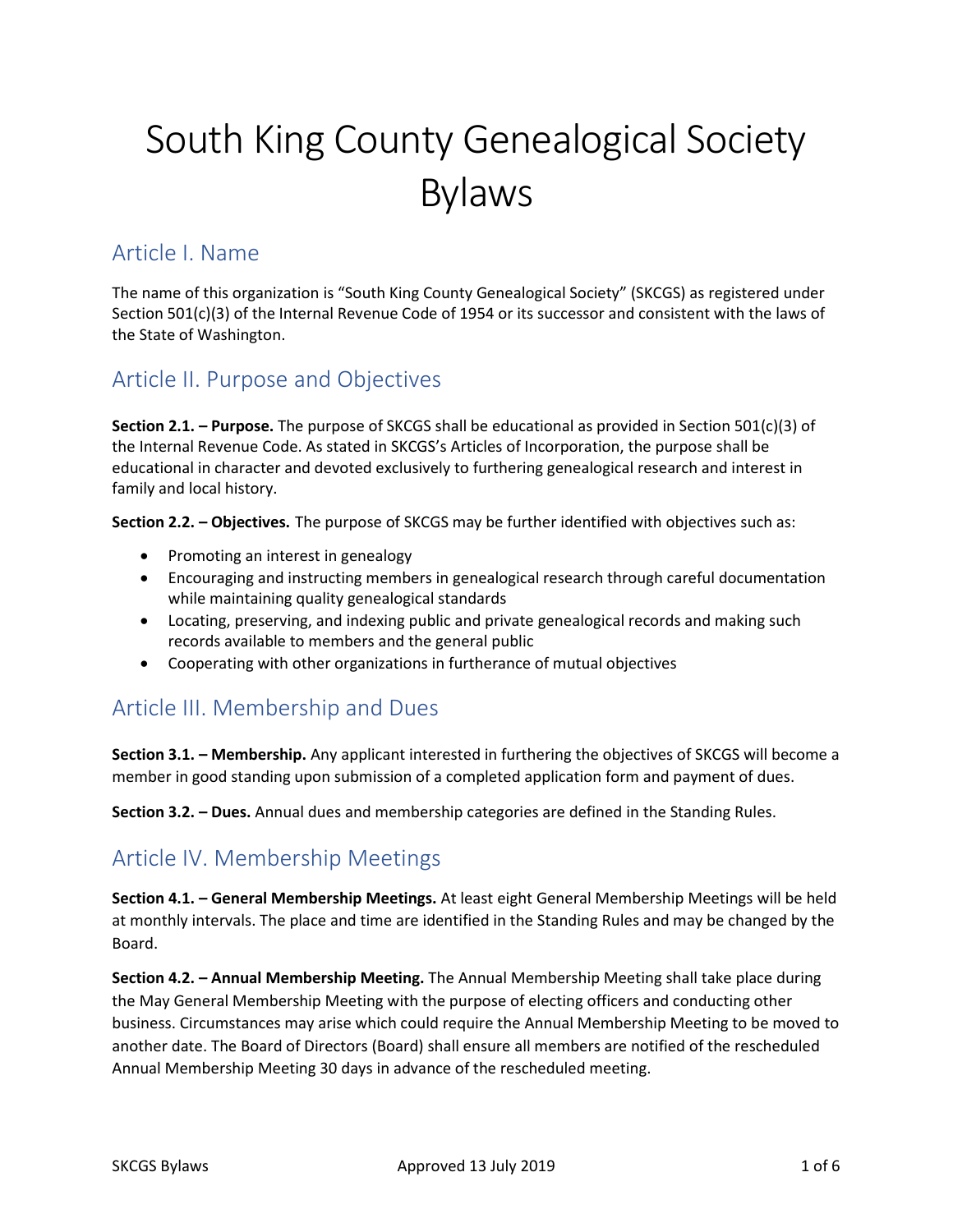**Section 4.3. – Special Membership Meetings or Activities.** In addition to the General Membership Meetings, Special Membership Meetings or activities may take place at the request of the President, three members of the Board, or by a minimum of five members in good standing. The Board shall ensure all members are notified of any Special Membership Meeting or activity at least 30 days in advance of such meeting or activity.

**Section 4.4. – Quorum.** Requirements for the Annual Membership Meeting and any other meetings in which voting by the membership takes place are defined in the Standing Rules.

#### Article V. Governance

**Section 5.1. – Officers.** The officers of SKCGS are President, Vice President, Secretary, and Treasurer.

**Section 5.2. – Duties.** The duties of the Officers are defined in the Standing Rules.

**Section 5.3. – Officers' Term of Office.** The term of office is two years.

**Section 5.4. – Elections of Officers.**

**Section 5.4.1.** The election of the President and Treasurer will be at the Annual Membership Meeting in odd numbered years.

**Section 5.4.2.** The election of the Vice President and Secretary will be at the Annual Membership Meeting in even numbered years.

**Section 5.4.3.** No President or Vice President shall serve more than two consecutive terms in the same office.

**Section 5.4.4.** Only members in good standing for one year prior to the election and who have consented to serve shall be eligible for nomination.

**Section 5.4.5.** Nominations may be made from the floor at any General Membership Meeting prior to the election, including the Annual Membership Meeting.

**Section 5.5. – Board of Directors.** The Board shall consist of the four elected Officers, and the Immediate Past President, if willing and able to serve. For purposes of "Section 5.8. Removal of a Director" and "Section 5.10. Director Vacancy Appointments," the Immediate Past President is considered an elected Director as they were previously elected as an Officer. If the Immediate Past President is unwilling or unable to serve, a Member at Large shall be elected as a Director. In addition, the Standing Committee Chairs will serve as Directors. No individual shall hold more than one Director position. No compensation shall be given to any Director, except for such reimbursement of expenses as approved by the Board.

**Section 5.6. – Board Meetings.** Regular Board meetings shall be open to any SKCGS member in good standing; however, only Directors may vote on issues. To transact business, three elected Directors must be present. The Board shall meet at least four times a year to:

- Transact the business of SKCGS between General Membership Meetings
- Direct committees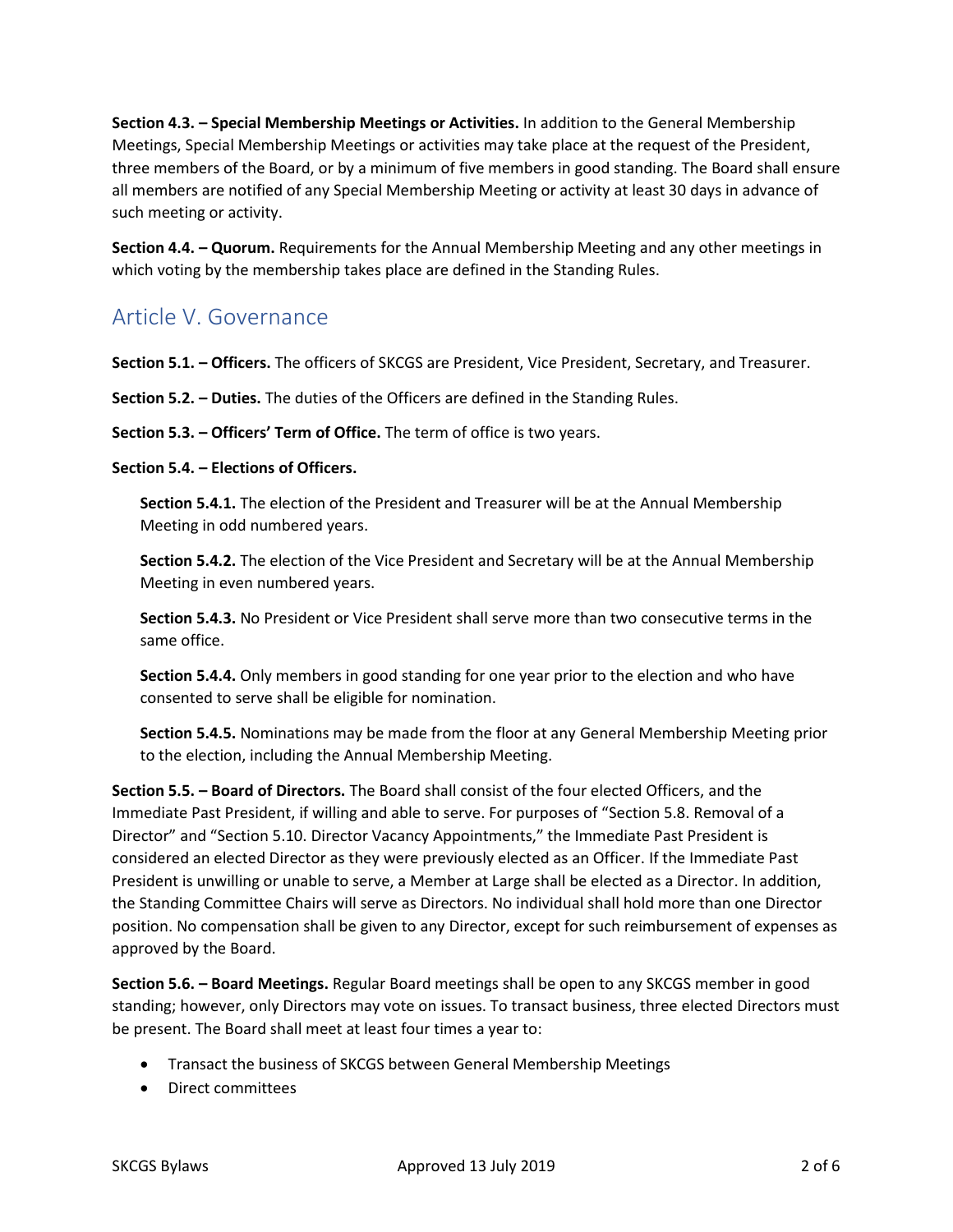- Operate within the approved annual budget
- Authorize disbursements which exceed the budgeted amount by 10%

**Section 5.7. – Resignation**. A Director who is unable to fulfill their duties may resign by a letter of resignation to the Board.

**Section 5.8. – Removal of a Director**. A Director may be removed from the Board if that Director is not fulfilling the duties of their position or behaving in a manner that is harmful or damaging to the Board or SKCGS.

**Section 5.8.1.** Non-fulfillment of duties is not limited to, but may include:

- Two unexcused absences from Board meetings during one calendar year
- Absence from three or more Board meetings during one calendar year, excused or unexcused
- Failure to carry out assigned tasks in a timely manner

**Section 5.8.2.** Harmful or damaging behavior is not limited to, but may include:

- Conducting business on behalf of the Board or SKCGS without proper authorization
- Making statements or taking actions that embarrass or might put SKCGS in legal jeopardy
- Disrespecting any or several Directors, volunteers, or members

**Section 5.8.3.** Before action to remove a Director is taken, at least two Officers shall communicate directly with the Director involved to determine whether the situation can be resolved. If resolution is not possible, and the Director does not wish to resign, the Officers may propose removal from the Board, which must be passed by two-thirds vote of the Board.

**Section 5.9. – Removal of a Member.** The essence of **"**Section 5.8. Removal of a Director" may also apply to a Member and they may be removed for cause.

**Section 5.10. – Director Vacancy Appointments**. When the position of an elected Director becomes vacant, their replacement shall be recommended by the President and approved by the Board. This Director shall serve until the next scheduled election.

**Section 5.11. – Director Vacancy Elections**. The Nomination and Election Committee shall nominate candidates to complete the remainder of any vacated elected Director term filled per "Section 5.10 Director Vacancy Appointments." The names of the nominees shall be placed on the ballot for the next scheduled election.

#### Article VI. Committees

**Section 6.1. – Descriptions of Committees.** All Standing Committees and appointment of Special Committees Chairs are defined in the Standing Rules.

**Section 6.2. – Committee Members**. All committee members must be members in good standing.

**Section 6.3. – Duties.** Duties of all committees are set forth in the Standing Rules.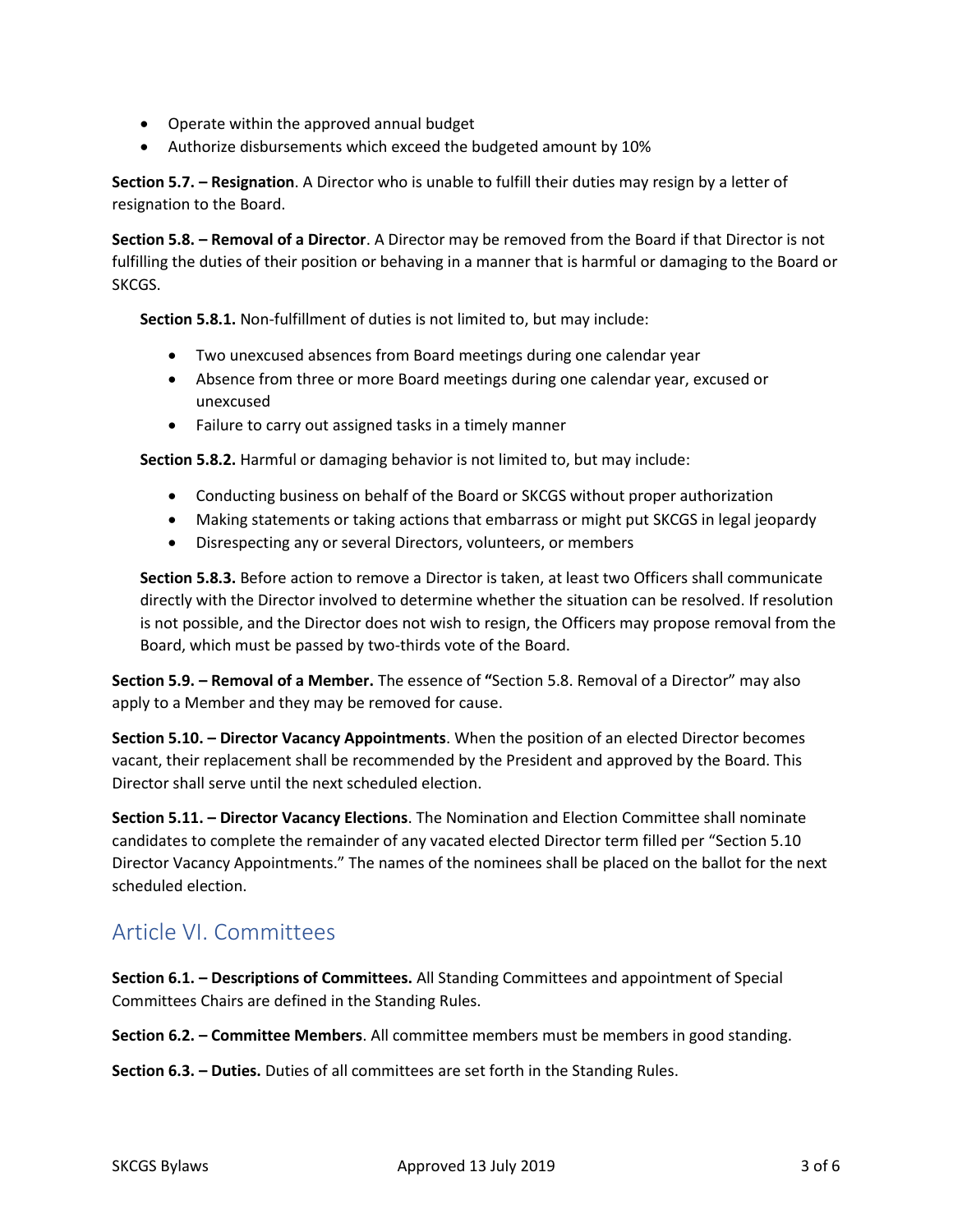# Article VII. Amendment of Articles of Incorporation

#### **Section 7.1. – Proposal of Amendment(s).**

**Section 7.1.1.** Amendment(s) may be proposed by a Director.

**Section 7.1.2.** Proposed amendment(s) to the Articles of Incorporation must be submitted in writing to the Secretary.

**Section 7.2. – Notification of Proposed Amendment(s).** Directors shall be given written notification no later than 30 days in advance of the voting on the proposed amendment(s).

**Section 7.3. – Ratification.** Unanimous consent shall be required to ratify an amendment.

**Section 7.4. – Implementation.** An amendment shall become effective immediately upon filing with the Secretary of State. Members shall be notified of the results by publication on the SKCGS website. Once filed, the "Article of Incorporation – Consolidated and Footnoted" document should be updated appropriately.

#### Article VIII. Amendment of Bylaws

IMPORTANT NOTE: In order to maintain the "non-profit organization" status, "Section 2.1. Purpose" and "Article X. Dissolution" must not be amended or deleted except to conform to new directives of the Internal Revenue Service.

#### **Section 8.1. – Proposal of Amendment(s).**

**Section 8.1.1.** Amendment(s) may be proposed by any five members in good standing or a majority of the Board.

**Section 8.1.2.** Proposed amendment(s) to the Bylaws must be submitted in writing to the Secretary. The proposal submitted should explicitly state the words to be included in or removed from the Bylaws.

#### **Section 8.2. – Notification of Proposed Amendment(s)**

**Section 8.2.1.** Proposed amendment(s) shall be posted on the SKCGS website.

**Section 8.2.2.** Members shall be given written notification no later than 30 days in advance of the voting on the proposed amendment(s).

**Section 8.3. – Ratification.** A two-thirds vote of members in good standing, present and voting shall be required to ratify an amendment.

**Section 8.4. – Implementation.** Unless there is an enacting clause to the contrary, an amendment shall become effective immediately upon its adoption. Members shall be notified of the results by publication on the SKCGS website.

**Section 8.5 – Revision Text.** "Bylaws revised and approved dd Month yyyy" shall be added to the bottom of the Bylaws upon ratification. The text should explicitly describe the modification(s) made,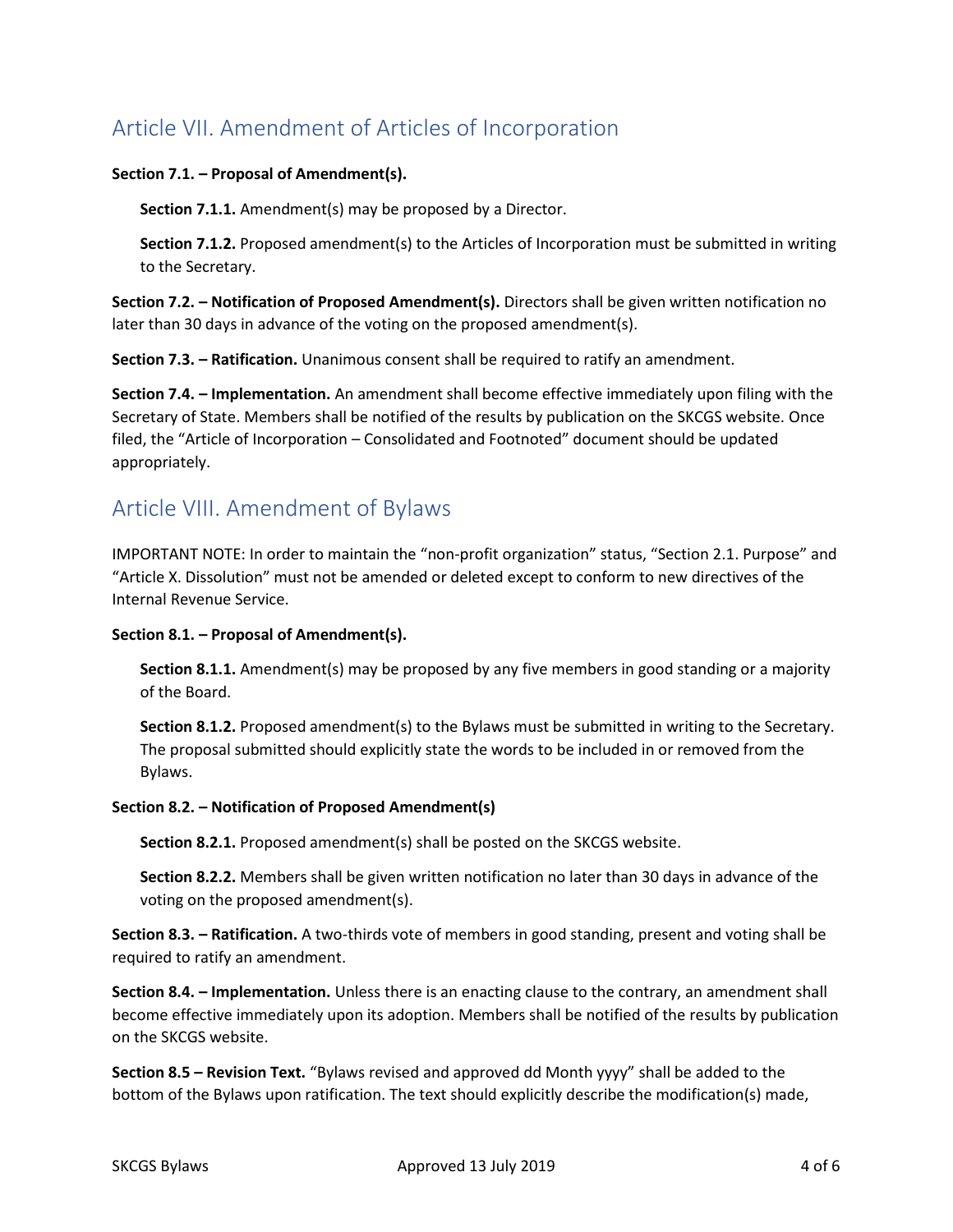including Article and Section references. To provide history, this additional text should be added beneath the current revision date each time Bylaws are revised. In addition, the footer date must be updated to reflect the newly revised and approved date.

## Article IX. Amendment of Standing Rules

#### **Section 9.1. – Proposal of Amendments.**

**Section 9.1.1.** Proposed amendments to the Standing Rules must be submitted in writing to the Secretary. The proposal submitted should explicitly state the words to be included in or removed from the Standing Rules.

**Section 9.1.2.** Amendments may be proposed by a member in good standing or a Director.

**Section 9.2. – Notification of Proposed Amendment(s).** Upon receipt, the Secretary shall provide the proposed amendments to the Board.

**Section 9.3. – Ratification.** A two-thirds vote of the Board shall be required to ratify an amendment.

**Section 9.4. – Implementation.** Unless there is an enacting clause to the contrary, an amendment shall become effective immediately upon its adoption. Members shall be notified of the results by publication on the SKCGS website.

**Section 9.5 – Revision Text.** "Standing Rules revised and approved dd Month yyyy" shall be added to the bottom of the Standing Rules upon ratification. The text should explicitly describe the modification(s) made, including Article and Section references. To provide history, this additional text should be added beneath the current revision date each time the Standing Rules are revised. In addition, the footer date must be updated to reflect the newly revised and approved date.

## Article X. Dissolution

In the event of dissolution of SKCGS, the net assets are to be distributed as follows:

Upon dissolution of SKCGS, offer the assets of SKCGS to any Washington State organization having objectives like or similar to those of SKCGS, under Section 501 (c) (3) of Internal Revenue Code.

## Article XI. Preeminence

These Bylaws are the governing rules of SKCGS, except where Articles of Incorporation overrule the Bylaws.

#### Article XII. Parliamentary Authority

Any matter not covered by these Bylaws shall be controlled, where applicable, by *The Standard Code of Parliamentary Procedure* published by the American Institute of Parliamentarians.